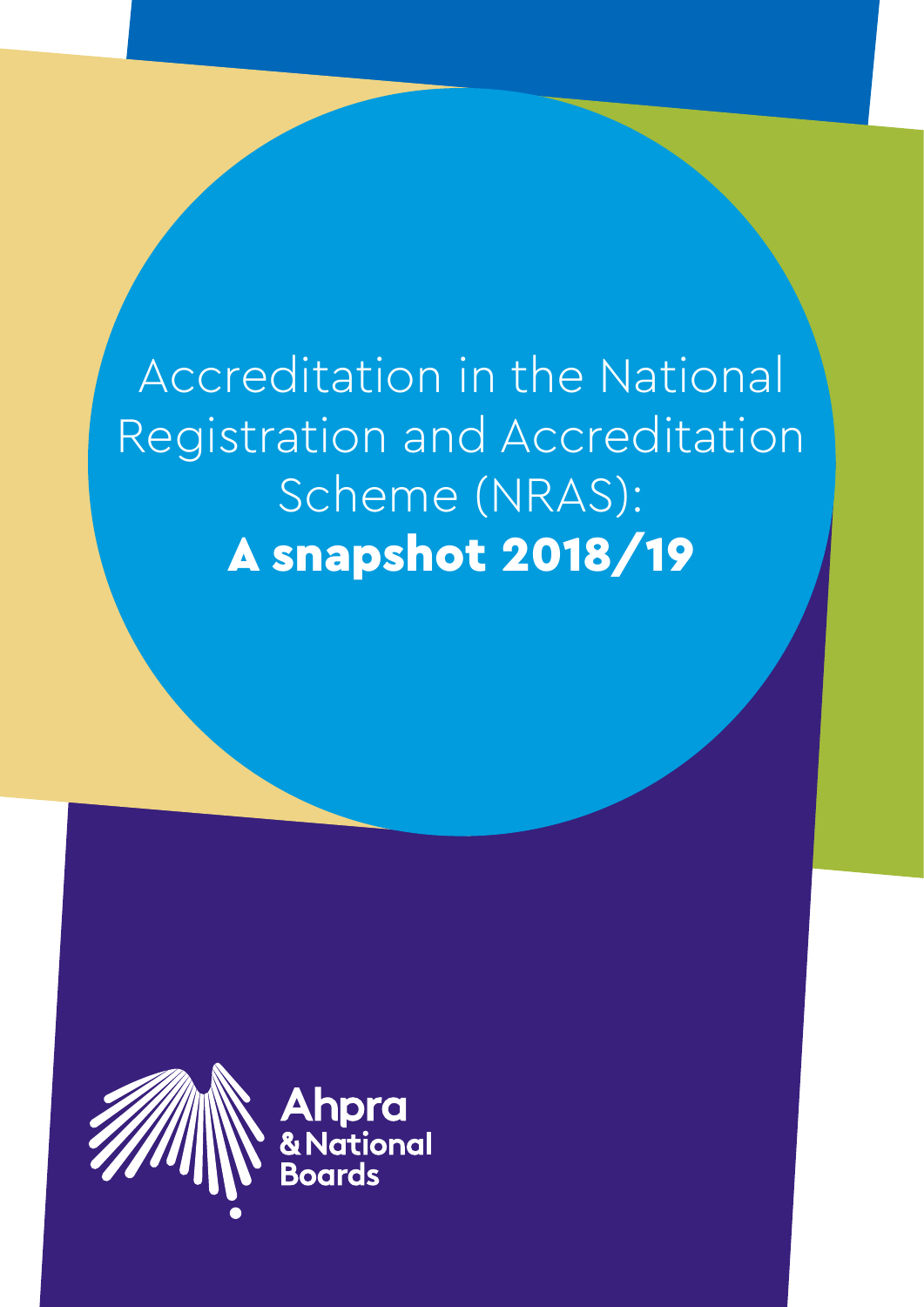## Introduction

The National Registration and Accreditation Scheme (the Scheme) was established by the Health Practitioner Regulation National Law (the National Law) in July 2010.

The Scheme is multi-professional, regulating over 740,000 health practitioners in 16 professions. The accreditation functions in the National Law include developing accreditation standards, accrediting programs of study against approved accreditation standards and assessing overseas- qualified practitioners.

Accreditation is integral to the Scheme as it is the key way to ensure that individuals seeking registration have the knowledge, skills and professional attributes to safely and competently practise their profession in Australia.

Snapshot of Accreditation is a yearly summary of whole of scheme information about accreditation activities. This version is current at 30 June 2019.

## **Contents**

| Introduction                                               | 2 |
|------------------------------------------------------------|---|
| Contact us                                                 | 2 |
| Accreditation                                              | 3 |
| Other bodies involved in accreditation                     | 4 |
| Accreditation and the lifecycle of health<br>practitioners | 5 |
| Accreditation activities 2018/19                           | 6 |
| What's new in accreditation                                | 7 |
| Overseas qualified practitioner assessments 8              |   |
| Further details about work in accreditation                | 9 |
|                                                            |   |

## Contact us

Please contact AHPRA on 1300 419 495 or visit our website www.ahpra.gov.au.

This document was prepared by the Australian Health Practitioner Regulation Agency in collaboration with National Boards and the Health Professions Accreditation Collaborative Forum





Australia's accreditation authorities for regulated health professionals

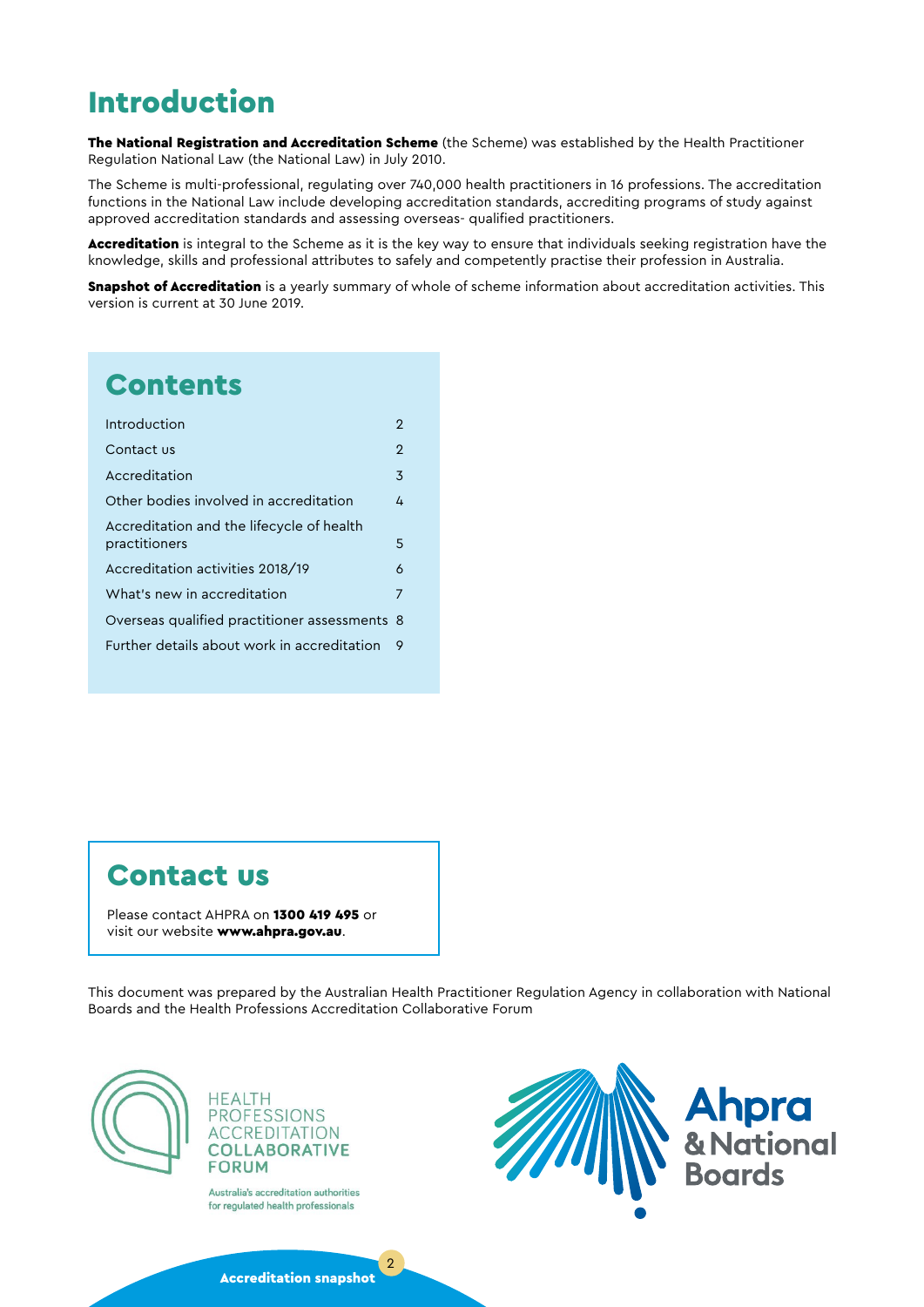## <span id="page-2-0"></span>Accreditation

#### What is it?

#### Program Accreditation

Program accreditation is the process of assessing whether an educational program of study and the education provider that provides the program produce graduates who have the knowledge, skills and professional attributes to safely and competently practise the profession in Australia.

#### Practitioner Assessment

Practitioner assessment is the process of assessing whether an overseas-qualified practitioner has demonstrated the knowledge, clinical skills, and professional attributes to safely and competently practice the profession in Australia.

There are four accreditation committees and eleven accreditation councils exercising accreditation functions in the National Scheme (see: [www.ahpra.gov.au/Education/Accreditation-](http://www.ahpra.gov.au/Education/Accreditation-Authorities)[Authorities](http://www.ahpra.gov.au/Education/Accreditation-Authorities))

#### **Accreditation Committees:**

- Aboriginal and Torres Strait Islander Health Practice Accreditation Committee
- Chinese Medicine Accreditation Committee
- Medical Radiation Practice Accreditation Committee
- Paramedicine Accreditation Committee (from April 2019)

#### **Accreditation Councils:**

- Council on Chiropractic Education Australasia
- Australian Dental Council
- Australian Medical Council
- Australian Nursing & Midwifery Accreditation Council
- Occupational Therapy Council of Australia
- Optometry Council of Australia and New Zealand
- Australian Osteopathic Accreditation Council
- Australian Pharmacy Council
- Australian Physiotherapy Council
- Australian Psychology Accreditation Council
- Australian and New Zealand Podiatry Accreditation Council

#### Accreditation in the National Scheme: Who does what?

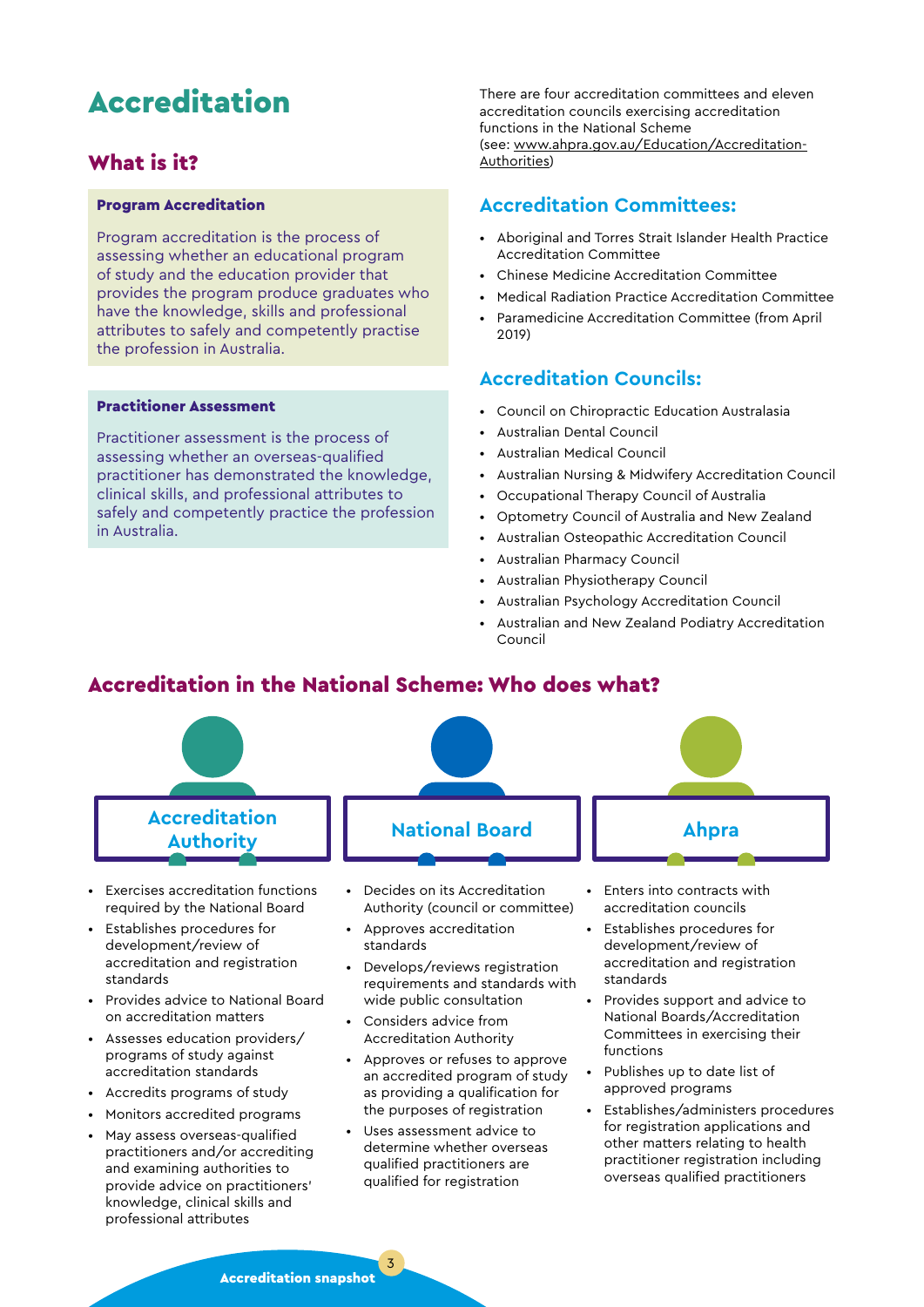## <span id="page-3-0"></span>Other bodies involved in accreditation



#### Accreditation Liaison Group

The National Boards, Accreditation Authorities and AHPRA have established an Accreditation Liaison Group (ALG) to facilitate effective delivery of accreditation within the National Scheme. The ALG is a committee of the Forum of NRAS Chairs and, as an advisory group, it provides an important mechanism to consider shared issues in accreditation across National Boards, Accreditation Authorities and AHPRA. The ALG has developed a number of reference documents to promote consistency and good practice in accreditation while taking into account the variation across entities. These documents have been approved by National Boards and Accreditation Authorities. Examples include the *Quality framework for the accreditation function*.

#### The Health Professions' Accreditation Collaborative Forum

The [Health Professions'](http://www.hpacf.org.au/)  [Accreditation Collaborative](http://www.hpacf.org.au/)  [Forum](http://www.hpacf.org.au/) (HPACF), formerly known as the Health Professions' Accreditation Councils' Forum, is the coalition of the entities appointed by the National Boards as Accreditation Authorities for the professions regulated under the National Law. The HPACF has been meeting regularly since 2007, before the commencement of the Scheme, to consider matters of common interest, principally matters concerning the accreditation of education and training programs in the regulated health professions and advocating for good accreditation practices. The HPACF engages with AHPRA and the National Boards. The HPACF publishes a [communique](http://hpacf.org.au/communiques/) after each meeting.

#### Ahpra's Accreditation Advisory Committee

Ahpra's [Accreditation](https://www.ahpra.gov.au/About-AHPRA/Who-We-Are/Agency-Management-Committee/Accreditation-Advisory-Committee.aspx)  [Advisory Committee](https://www.ahpra.gov.au/About-AHPRA/Who-We-Are/Agency-Management-Committee/Accreditation-Advisory-Committee.aspx)  (AAC) is a standing committee of the Agency Management Committee. The AAC has been meeting regularly since April 2018 to provide oversight and leadership on accreditation governance, accountability and transparency issues and a scheme-wide perspective on Ahpra's management of contracts for the performance of the accreditation functions. The AAC was established in response to issues and themes identified by the Accreditation Systems Review Draft Report and aligns with the Agency Management Committee's current functions and powers. The AAC publishes a [communique](https://www.ahpra.gov.au/About-AHPRA/Who-We-Are/Agency-Management-Committee/Accreditation-Advisory-Committee.aspx) after each meeting.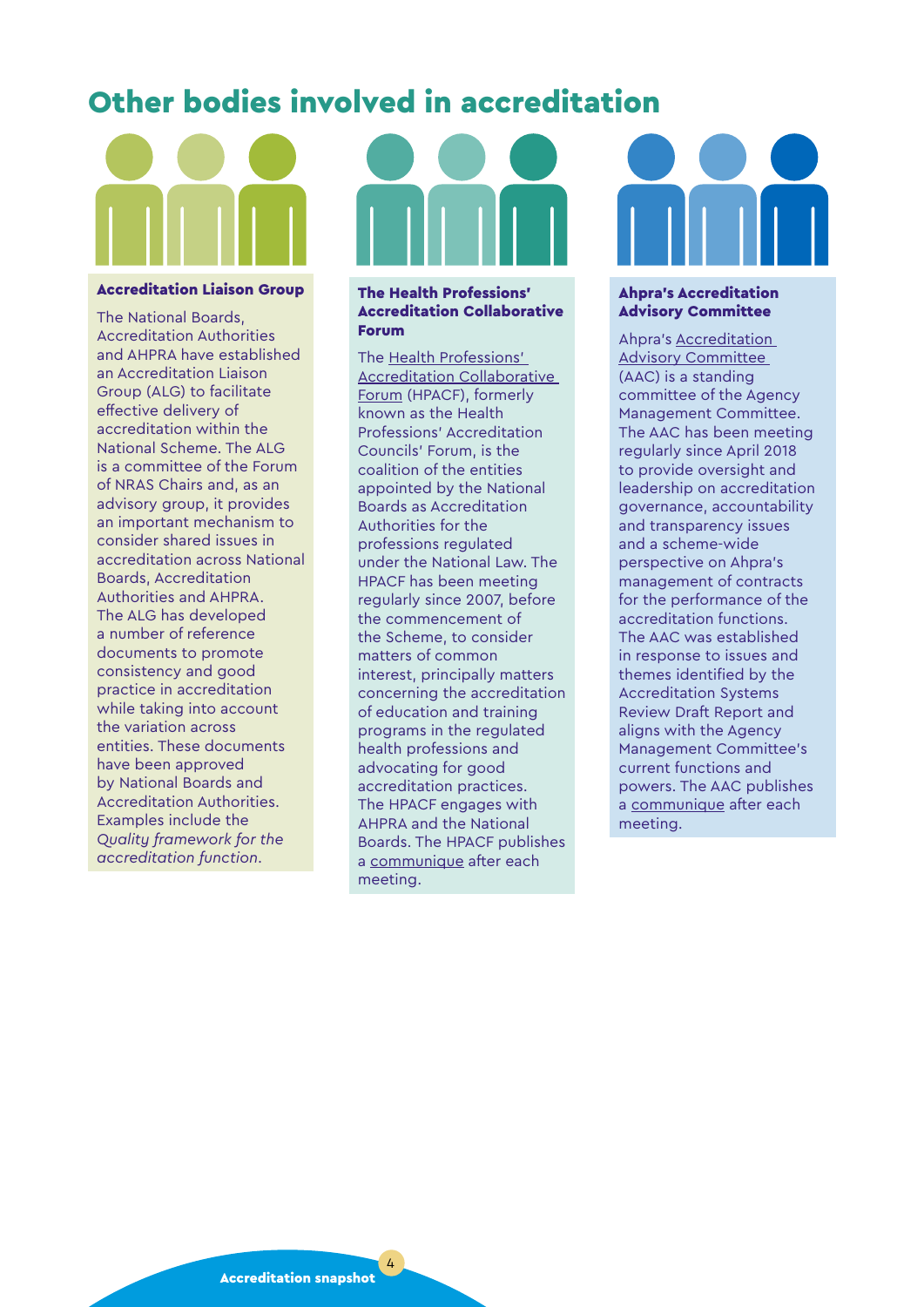## <span id="page-4-0"></span>Accreditation functions and registration of health practitioners

#### Lifecycle of a health practitioner



Accreditation snapshot

5

conduct or health, Ahpra will work with the National Board to assess what, if any, regulatory action is required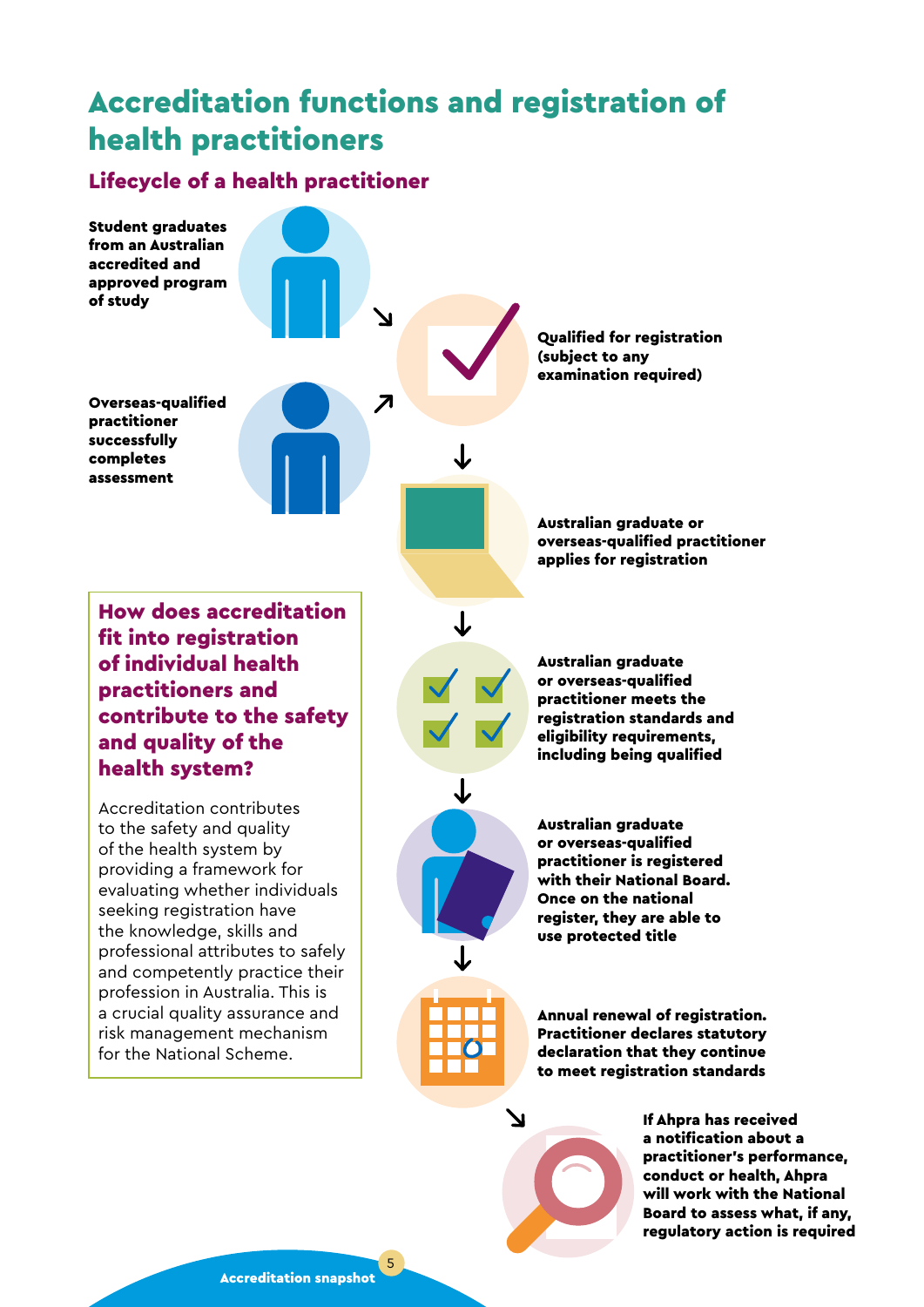## <span id="page-5-0"></span>Accreditation activities 2018/19

## Program accreditation activities

56 new programs accredited 103 programs re-accredited 581 programs monitored 117 site visits undertaken



### Practitioner assessment activities

10,187 overseas-qualified health practitioners assessed



#### Overall program accreditation at 2019

1,000+ accredited programs

130+ providers offering accredited programs

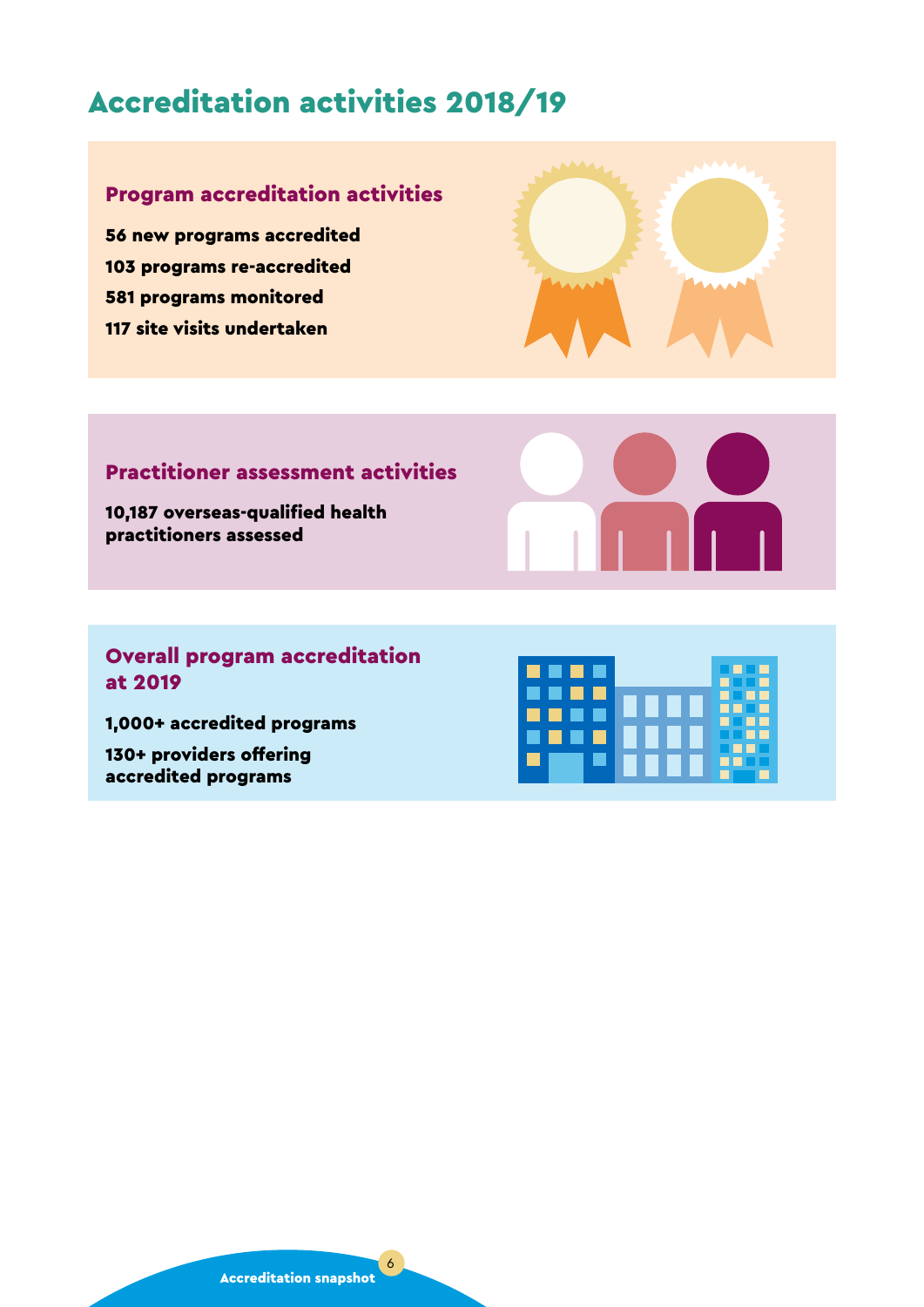## <span id="page-6-0"></span>What's new in accreditation

# 2019

180,889\* registered students studying to be health practitioners through an accredited and approved program of study or clinical training program



#### Accreditation standards

4 new standards published in 2018/19

5 standards currently under review

#### Accreditation Systems Review final report

In 2015, after considering recommendations from the final report of the *Independent Review of the National Registration and Accreditation Scheme for health professionals* (NRAS Review), Health Ministers asked the Australian Health Ministers' Advisory Council (AHMAC) to commission an independent review of accreditation systems.

The Accreditation Systems Review final report was released in October 2018 by the COAG Health Council, the final report makes recommendations to reform the accreditation system for regulated health professions in Australia. Ahpra, National Boards and Accreditation Authorities provided responses to the consultation in early 2019. For more information about the review see [www.coaghealthcouncil.gov.au/Projects/](http://www.coaghealthcouncil.gov.au/Projects/Accredition-Systems-Review) [Accredition-Systems-Review](http://www.coaghealthcouncil.gov.au/Projects/Accredition-Systems-Review).

#### Accreditation standards: What are they?

Accreditation standards are used to assess whether a program of study, and the education provider that provides the program of study, provides graduates of the program with the knowledge, skills and professional attributes to practise the profession

#### New agreements and terms of reference

Following a scheduled review of accreditation arrangements, in mid-2018, all National Boards except paramedicine made decisions on assignment of accreditation functions for their profession for the period 1 July 2019 – 30 June 2024. In November 2018, the Paramedicine Board of Australia made a decision to assign accreditation functions for the period 1 December 2018 – 30 November 2021. The new agreements and terms of reference will take effect on 1 July 2019. Ten external accreditation councils signed new agreements until 30 June 2024

#### Links to new standards

[Accreditation Standards for](https://www.atsihealthpracticeboard.gov.au/Accreditation.aspx)  [Aboriginal and Torres Strait Islander](https://www.atsihealthpracticeboard.gov.au/Accreditation.aspx)  [health practice](https://www.atsihealthpracticeboard.gov.au/Accreditation.aspx)  [\(effective 1 June 2020\)](https://www.atsihealthpracticeboard.gov.au/Accreditation.aspx)

[Accreditation Standards for Medical](https://www.medicalradiationpracticeboard.gov.au/Accreditation.aspx)  [Radiation Practice](https://www.medicalradiationpracticeboard.gov.au/Accreditation.aspx)  [\(effective 1 March 2020\)](https://www.medicalradiationpracticeboard.gov.au/Accreditation.aspx)

[Accreditation Standards for Australian](https://www.occupationaltherapyboard.gov.au/Accreditation.aspx) [entry-level Occupational Therapy](https://www.occupationaltherapyboard.gov.au/Accreditation.aspx)  [education programs](https://www.occupationaltherapyboard.gov.au/Accreditation.aspx)  [\(effective 1 January 2020\)](https://www.occupationaltherapyboard.gov.au/Accreditation.aspx)

[Accreditation Standards for](http://www.psychologycouncil.org.au/sites/default/files/public/APAC_Accreditation_Standards_2018_Jan_Version_for_Online_Publishing_Single.pdf)  [Psychology Programs](http://www.psychologycouncil.org.au/sites/default/files/public/APAC_Accreditation_Standards_2018_Jan_Version_for_Online_Publishing_Single.pdf)  [\(effective 1 January 2019\)](http://www.psychologycouncil.org.au/sites/default/files/public/APAC_Accreditation_Standards_2018_Jan_Version_for_Online_Publishing_Single.pdf)

\*students in pre-registration programs

Accreditation snapshot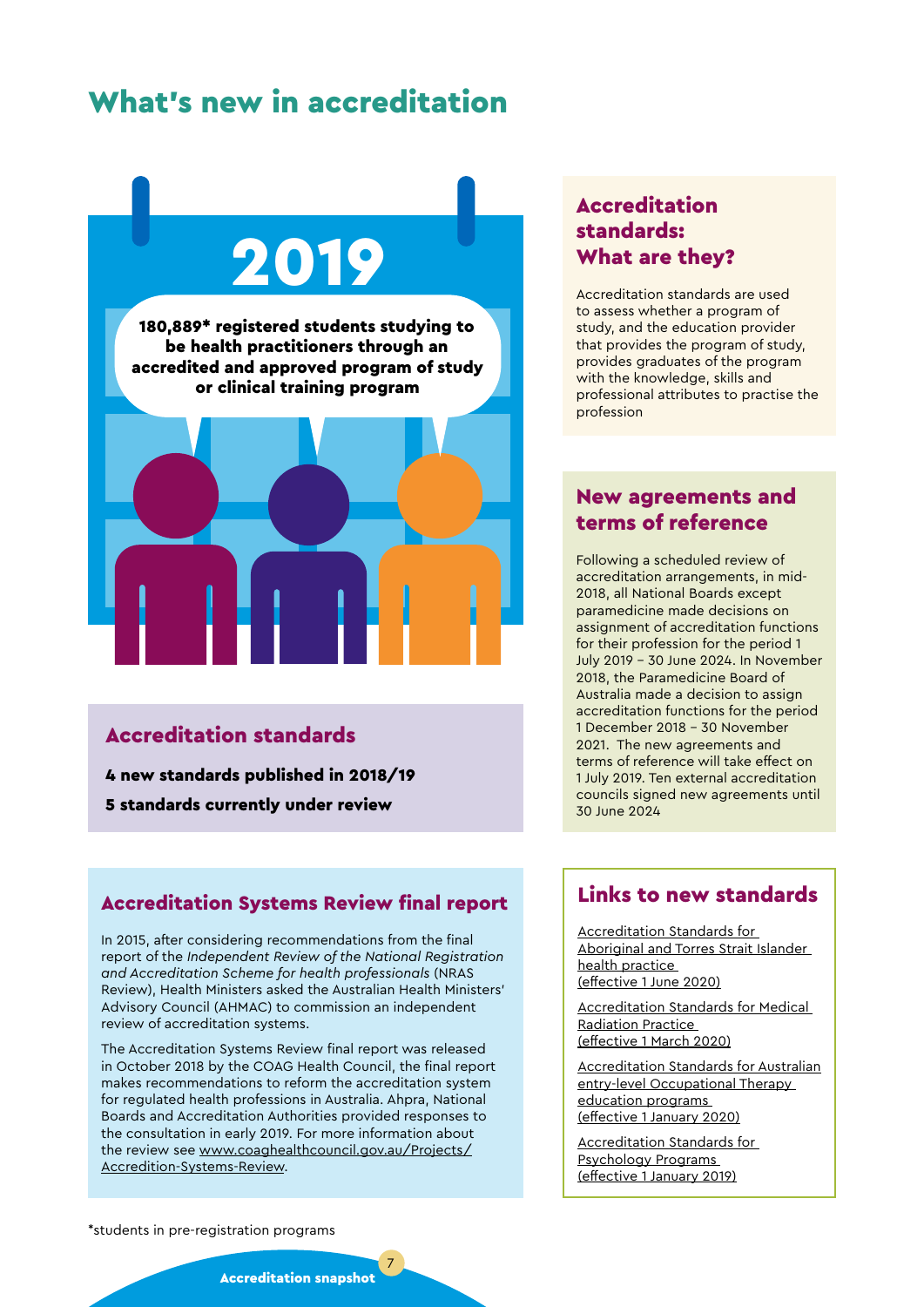## <span id="page-7-0"></span>Overseas qualified practitioner assessments



#### 9 Accreditation Authorities assess overseas-qualified practitioners seeking registration in a registered health profession in Australia

Council on Chiropractic Education Australasia

Australian Dental Council

Australian Medical Council

Occupational Therapy Council of Australia Ltd

Optometry Council of Australia and New Zealand

Australian Osteopathic Accreditation Council

Australian Pharmacy Council

Australian Physiotherapy Council

Australian and New Zealand Podiatry Accreditation Council

Overseas-qualified practitioners seeking registration in other registered health professions in Australia are assessed when they apply for registration